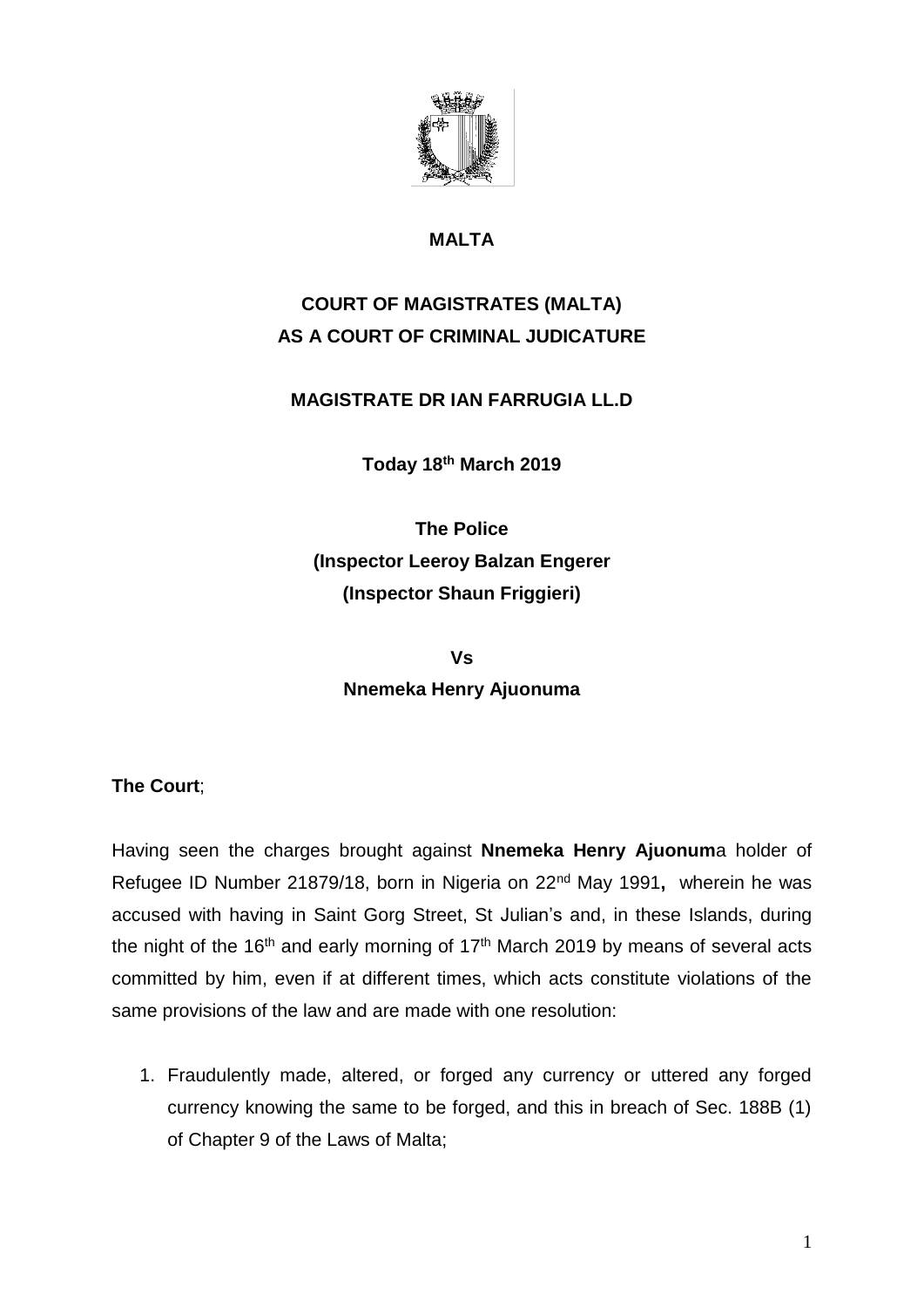2. By means of an unlawful practice, or by the use of any fictitious name, or the assumption of any false designation, or by means of any other deceit, device or pretence calculated to lead to the belief in the existence of any fictitious enterprise or of any imaginary power, influence or credit, or to create the expectation or apprehension of any chimerical event, made gain of not more than of €500 to the prejudice of Albert Cassar and/or 'Footloose' Paceville;

The Court is hereby kindly requested, if in the course of criminal proceedings, the court deems it necessary to order the destruction of counterfeit currency, it shall consult with the Central Bank of Malta beforehand and shall, if and as the Central Bank of Malta may require, refrain from ordering their destruction and proceed to consign such currency to the Central Bank of Malta for examination, as stated in Sec. 188B (1) of chapter 9 of the Laws of Malta; 188F.

The Court is also hereby kindly requested that in pronouncing judgment or in any subsequent order, sentence the person/s convicted, jointly or severally, to the payment, wholly or in part to the Registrar, of the costs incurred in connection with the employment in the proceedings of any expert or referee, within such period and in such amount as shall be determined in the judgment or order, as per Section 533 of Chapter 9 of the Laws of Malta.

Having heard prosecuting officer on oath;

Having seen all the documents exhibited in the acts of these proceedings;

Having heard accused plead guilty to the charges brought against him during today's arraignment and his insistence on such guilty plea after being given time according to law to reconsider;

Having considered the accused's declaration as minuted in today's sitting, following his guilty plea, that he had enough time to think and reconsider such guilty plea, that he clearly understood the nature of the charges brought against him, and that he understood clearly that his guilty plea, as pointed out by this Court, was to lead to serious consequences in terms of punishment;